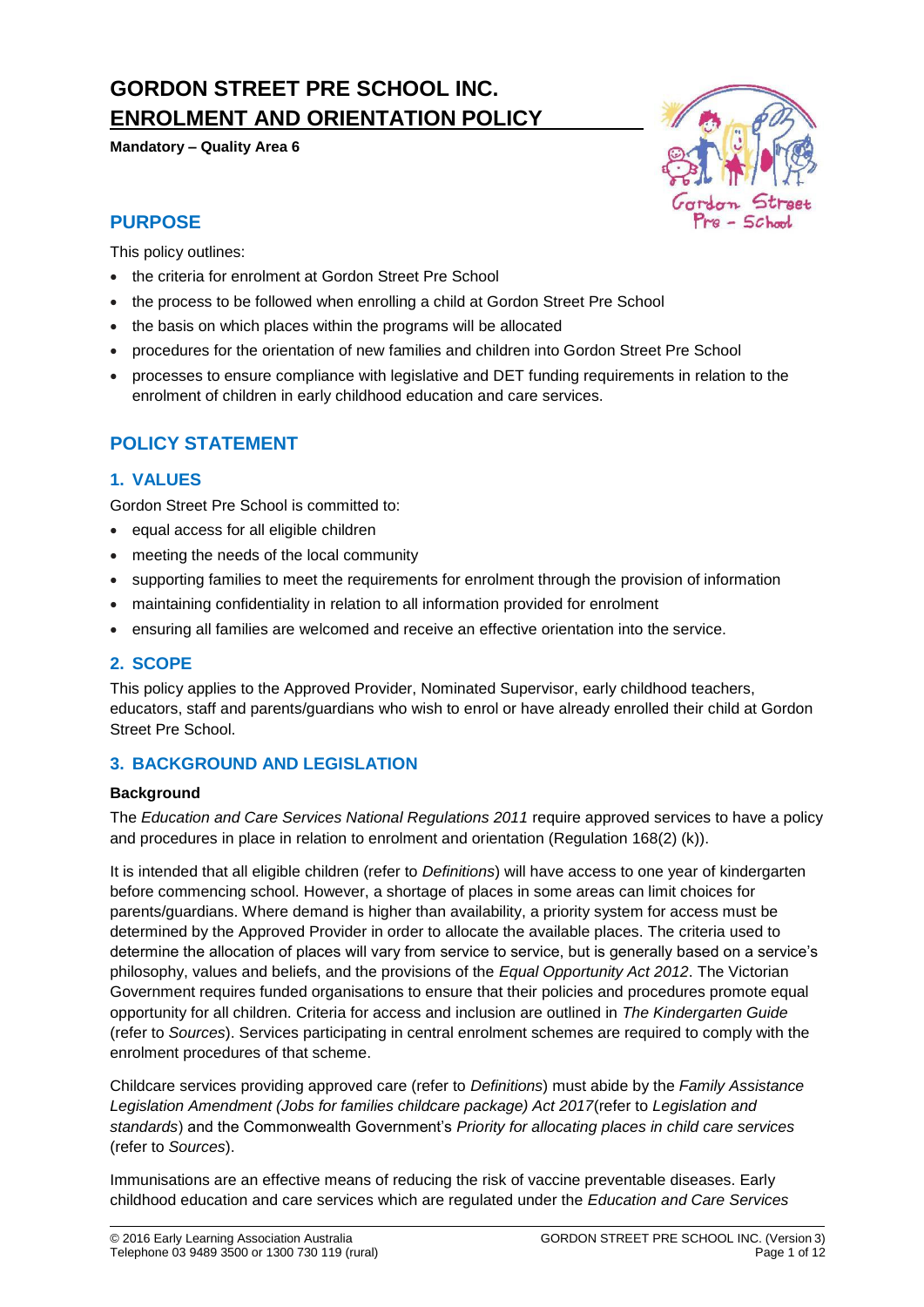*National Law Act* 2010 have legislative responsibilities under the *Public Health and Wellbeing Act 2008*  to only offer a confirmed place in their programs to children with acceptable immunisation documentation (refer to *Definitions)*.

#### **Legislation and standards**

Relevant legislation and standards include but are not limited to:

- *A New Tax System (Family Assistance) Act 1999*
- *[Charter of Human Rights and Responsibilities Act 2006](http://www.legislation.vic.gov.au/Domino/Web_Notes/LDMS/PubStatbook.nsf/f932b66241ecf1b7ca256e92000e23be/54d73763ef9dca36ca2571b6002428b0!OpenDocument)* (Vic)
- *Children, Youth and Families Act 2005* (Vic)
- *Child Wellbeing and Safety Act 2005* (Vic)
- *Disability Discrimination Act 1992* (Cth)
- *Education and Care Services National Law Act 2010*
- *Education and Care Services National Regulations 2011*: Regulations 160, 161, 162, 168, 177, 183
- *Equal Opportunity Act 2010* (Vic)
- *Family Assistance Legislation Amendment (Child Care Rebate) Act 2011*
- *National Quality Standard*, Quality Area 6: Collaborative Partnerships with Families and **Communities**
- *Public Health and Wellbeing Act 2008* (Vic)
- *Public Health and Wellbeing Amendment (No Jab, No Play) Regulations 2015* (Vic)
- *Sex Discrimination Act 1984* (Cth)

The most current amendments to listed legislation can be found at:

- Victorian Legislation Victorian Law Today: <http://www.legislation.vic.gov.au/>
- Commonwealth Legislation Federal Register of Legislation: <https://www.legislation.gov.au/>

### **4. DEFINITIONS**

The terms defined in this section relate specifically to this policy. For commonly used terms e.g. Approved Provider, Nominated Supervisor, Regulatory Authority etc. refer to the *General Definitions*  section of this manual.

**Acceptable immunisation documentation:** documentation as defined by the *Immunisation Enrolment Toolkit for early childhood education and care services* as acceptable evidence that a child is fully vaccinated for their age, or is on a recognised catch-up schedule if their child has fallen behind their vaccinations; or has a medical reason not to be vaccinated; or has been assessed as being eligible for a 16 week grace period.

**Approved care:** Care given by a service provider that has been approved by the Family Assistance Office to receive Child Care Benefit payments on behalf of eligible families. Most long day care, family day care, before-and-after school care, vacation care, some occasional care and some in-home care childcare services are approved providers. Details are available at: [www.familyassist.gov.au/payments/family-assistance-payments/child-care-benefit/](http://www.familyassist.gov.au/payments/family-assistance-payments/child-care-benefit/)

**Authorised nominee:** (In relation to this policy) is a person who has been given written authority by the parents/guardians of a child to collect that child from the education and care service. These details will be on the child's enrolment form.

The National Law and National Regulations do not specify a minimum age limit for an authorised nominee. Each service will need to consider a risk assessment on an individual basis to determine if a person under the age of 18 is able to be an authorised nominee and, if so, what constitutes the minimum acceptable age at that service.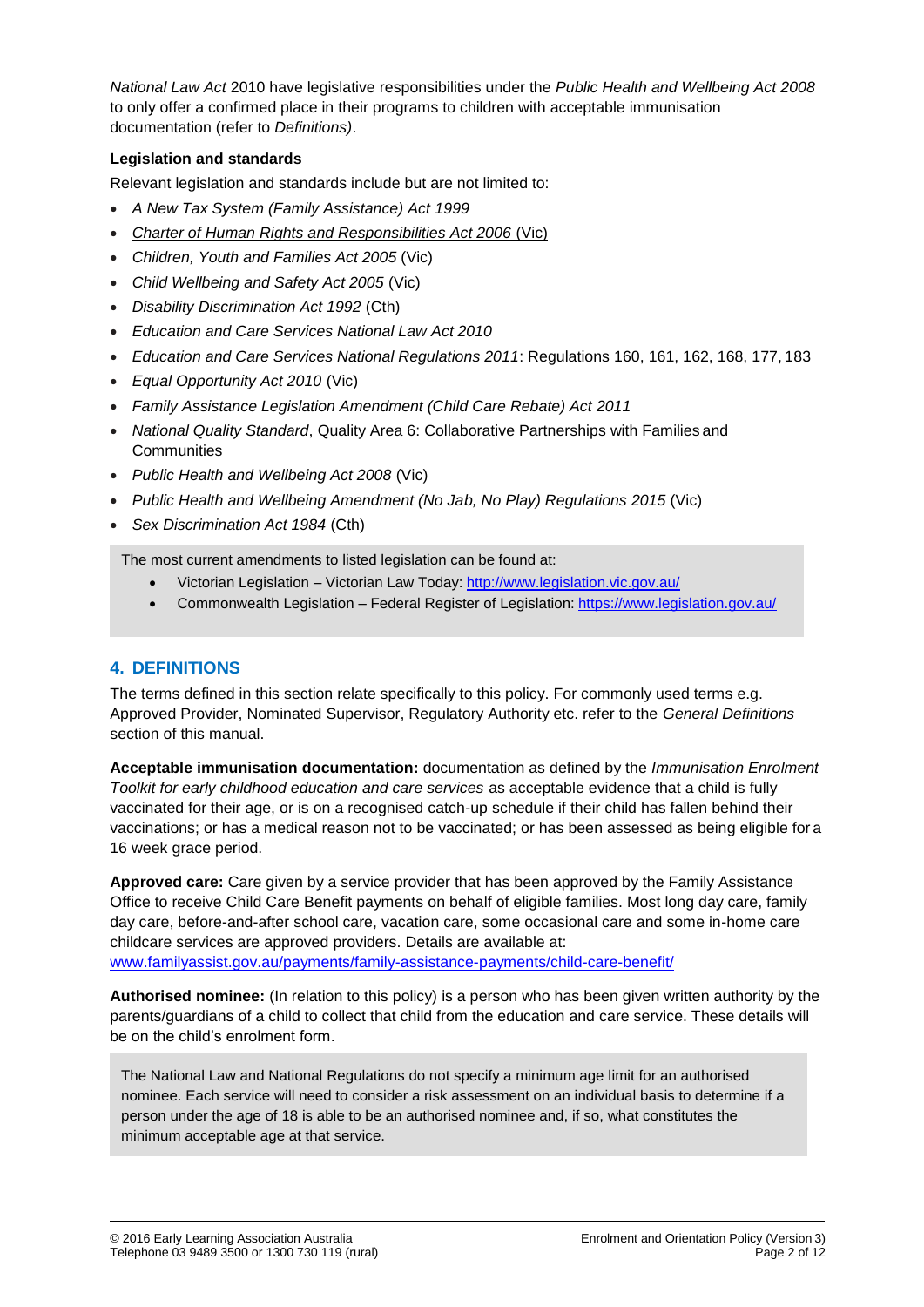**Child Care Subsidy (CCS):** A Commonwealth Government payment to help families who use either approved or registered childcare services. All eligible families can receive some Child Care Subsidy. Details are available at:

[www.familyassist.gov.au/payments/family-assistance-payments/child-care-benefit/](http://www.familyassist.gov.au/payments/family-assistance-payments/child-care-benefit/)

**Children with additional needs:** Children whose development or physical condition requires specialist support or children who may need additional support due to language, cultural or economic circumstances (refer to *Inclusion and Equity Policy*).

**Deferral:** When a child does not attend in the year when they are eligible for a funded kindergarten place, or is officially withdrawn from a service prior to the April data collection. DET considers that this child has not accessed a year of funded kindergarten and is therefore eligible for DET funding in the following year.

**Eligible child:** A child attending an early childhood education and care service as described in the *Immunisation enrolment toolkit for early childhood education and care services or a child in a* kindergarten program who meets the requirements of both *The Kindergarten Guide* and the *Immunisation enrolment toolkit for early childhood education and care services.*

**Enrolment application fee:** A payment to cover administrative costs associated with the processing of a child's enrolment application for a place in a program at the service.

**Enrolment application form:** A form to apply for a place at the service.

**Enrolment form:** A form that collects contact details, and personal and medical information from parents/guardians about their child. The information on this form is placed on the child's enrolment record (see below) and is kept confidential by the service.

**Enrolment record:** The collection of documents which contains information on each child as required under the National Regulations (Regulations 160, 161, 162) including the enrolment form; details of any court orders; and immunisation documentation as specified in the *Immunisation Enrolment Toolkit for early childhood education and care services*. This information is kept confidential by the service.

**Fee:** A charge for a place within a program at the service.

### **5. SOURCES AND RELATED POLICIES**

#### **Sources**

- Australian Childhood Immunisation Register: [www.humanservices.gov.au/customer/services/medicare/australian-childhood-immunisation-register](http://www.humanservices.gov.au/customer/services/medicare/australian-childhood-immunisation-register)
- The Family Assistance Law as the basis for Commonwealth child care fee assistance including the Child Care Subsidy (CCS) and Additional Child Care Subsidy (ACCS): <https://www.education.gov.au/child-care-legislation>
- *Guide to the Education and Care Services National Law and the Education and Care Services National Regulations 2011*: [www.acecqa.gov.au/](http://www.acecqa.gov.au/)
- *Guide to the National Quality Standard*: [www.acecqa.gov.au/](http://www.acecqa.gov.au/)
- *The Kindergarten Guide (Department of Education and Training)*: [www.education.vic.gov.au/childhood/providers/funding/Pages/kinderfundingcriteria.aspx](http://www.education.vic.gov.au/childhood/providers/funding/Pages/kinderfundingcriteria.aspx)
- Department of Health and Human Services, *Immunisation enrolment toolkit for early childhood education and care service*: [https://www2.health.vic.gov.au/public-health/immunisation/vaccination](https://www2.health.vic.gov.au/public-health/immunisation/vaccination-children/no-jab-no-play/immunisation-enrolment-toolkit)[children/no-jab-no-play/immunisation-enrolment-toolkit](https://www2.health.vic.gov.au/public-health/immunisation/vaccination-children/no-jab-no-play/immunisation-enrolment-toolkit)
- Victorian Department of Health: [www.health.vic.gov.au/immunisation](http://www.health.vic.gov.au/immunisation)

#### **Service policies**

- *Acceptance and Refusal of Authorisations Policy*
- *Complaints and Grievances Policy*
- *Dealing with Infectious Disease Policy*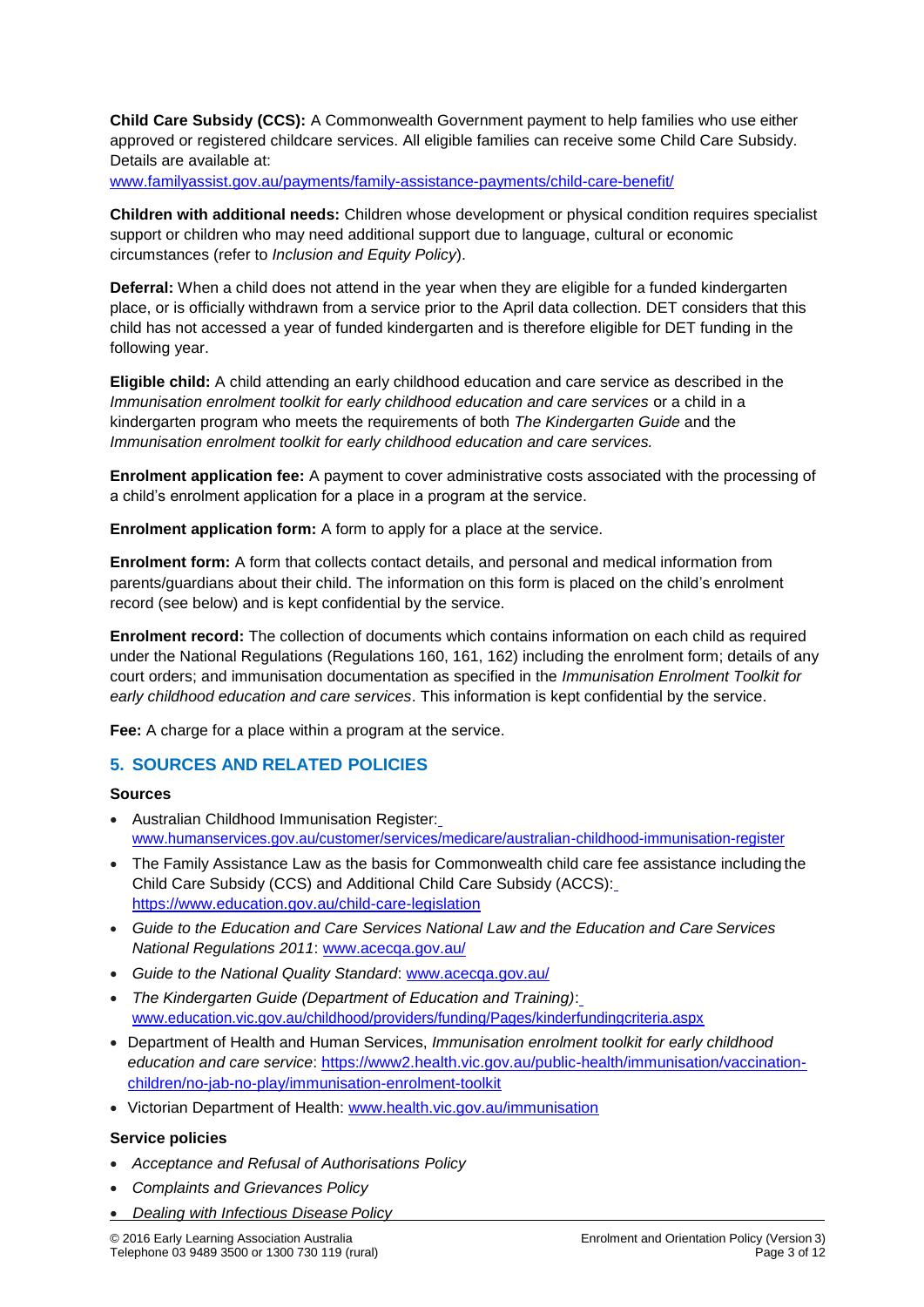- *Fees Policy*
- *Inclusion and Equity Policy*
- *Privacy and Confidentiality Policy*

## **PROCEDURES**

#### **The Approved Provider is responsible for:**

- determining the criteria for priority of access to programs at Gordon Street Pre-School, based on funding requirements and the service's philosophy (refer also to Attachment 1 – Eligibility and priority of access criteria)
- considering any barriers to access that may exist, developing procedures that ensure alleligible families are aware of, and are able to access, an early childhood program
- complying with the *Inclusion and Equity Policy*
- appointing a person to be responsible for the enrolment process and the day-to-day implementation of this policy (refer also to Attachment 2 – General enrolment procedures and Attachment 3 – Sample enrolment application form)
- providing opportunities (in consultation with the Nominated Supervisor and educators) for interested families to attend the service during operational hours to observe the program and become familiar with the service prior to their child commencing in the program
- providing parents/guardians with information about the requirements of the law for enrolment, locating and accessing immunisation services and obtaining acceptable immunisation documentation required for enrolment
- ensuring parents/guardians are only offered a tentative place until the child's immunisation documentation is assessed as being acceptable
- assessing the child's immunisation documentation **prior to enrolment** to determine if the child's vaccination status complies with requirements or whether the child is eligible for the 16 week grace period
- ensuring that only children who have acceptable immunisation documentation have a confirmed place in the program
- advising parents/guardians who do not have acceptable immunisation documentation that their children are not able to attend the service and referring them to immunisation services (see Attachment 4 – Letter for parents/guardians without acceptable immunisation documentation)
- taking reasonable steps to obtain acceptable immunisation documentation from a parent/guardian of a child enrolled under a grace period within the 16 weeks from when the child begins attending (Note: the child can continue to attend the service if acceptable immunisation documentation is not obtained).
- ensuring that the enrolment form (refer to *Definitions*) complies with the requirements of Regulations 160, 161, 162 and that it effectively meets the management requirements of the service
- ensuring that enrolment records (refer to *Definitions)* are stored in a safe and secure place, and kept for three years after the last date on which the child was educated and cared for by the service (Regulation 183)
- ensuring that the orientation program and plans meet the individual needs of children and families, and comply with DET funding criteria
- reviewing the orientation processes for new families and children to ensure the objectives of this policy are met
- ensuring that parents/guardians of a child attending the service can enter the service premises at any time that the child is being educated and cared for, except where this may pose a risk to the safety of children or staff, or conflict with any duty of the Approved Provider, Nominated Supervisor or educators under the Law (Regulation 157).

### **The Nominated Supervisor is responsible for:**

• reviewing enrolment applications to identify children with additional needs (refer to *Definitions* and the *Inclusion and Equity Policy*)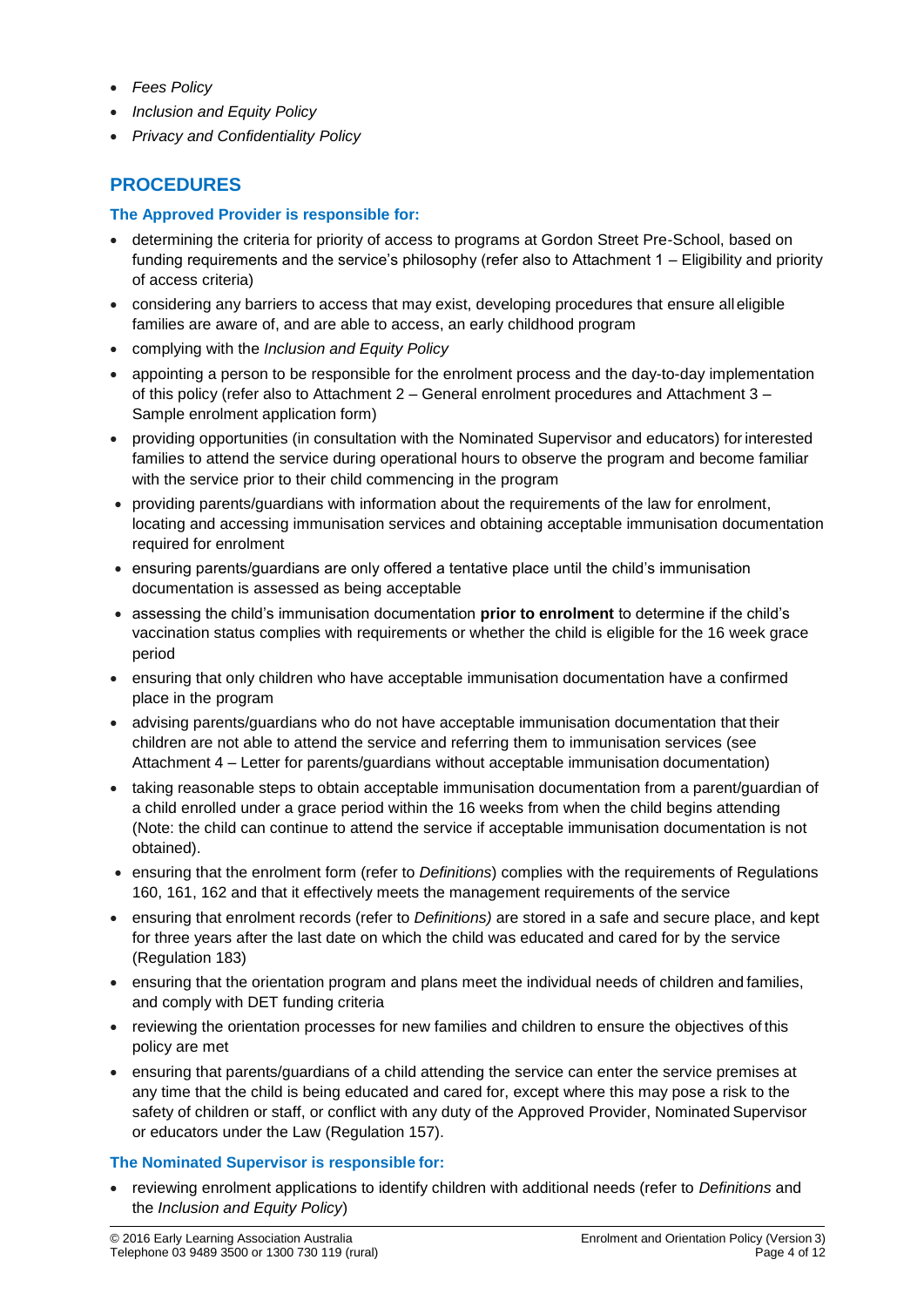- responding to parent/guardian enquiries regarding their child's readiness for the program that they are considering enrolling their child in
- discussing the individual child's needs with parents/guardians and developing an orientation program to assist them to settle into the program
- encouraging parents/guardians to:
	- − stay with their child as long as required during the settling in period
	- − make contact with educators and carers at the service, when required
- assisting parents/guardians to develop and maintain a routine for saying goodbye to their child
- sharing information with parents/guardians regarding their child's progress with regard to settling in to the service
- discussing support services for children with parents/guardians, where required.

#### **All Other Staff are responsible for:**

- responding to enrolment enquiries on a day-to-day basis and referring people to the person responsible for the enrolment process, as required
- providing parents/guardians with information about the requirements of the law for enrolment, locating and accessing immunisation services and obtaining acceptable immunisation documentation required for enrolment
- developing strategies to assist new families to:
	- − feel welcomed into the service
	- − become familiar with service policies and procedures
	- − share information about their family beliefs, values and culture
	- − share their understanding of their child's strengths, interests, abilities and needs
	- − discuss the values and expectations they hold in relation to their child's learning
- providing comfort and reassurance to children who are showing signs of distress when separating from family members
- complying with the service's *Privacy and Confidentiality Policy* in relation to the collection and management of a child's enrolment information.

#### **Parents/guardians are responsible for:**

- reading and complying with this *Enrolment and Orientation Policy*
- paying the \$100 Kindergarten Fee Deposit on acceptance of enrolment
- completing the enrolment application form and the enrolment form prior to their child's commencement at the service and providing acceptable immunisation documentation of their child's immunisation status
- where a child is on an immunisation catch-up schedule, ensuring that the child's immunisations are updated in line with the schedule and providing acceptable immunisation documentation to the service
- ensuring that all other required information is provided to the service
- updating information by notifying the service of any changes as they occur.

#### **Volunteers and students, while at the service, are responsible for following this policy and its procedures**

### **EVALUATION**

In order to assess whether the values and purposes of the policy have been achieved, the Approved Provider will:

- regularly seek feedback from everyone affected by the policy regarding its effectiveness
- monitor the implementation, compliance, complaints and incidents in relation to this policy
- keep the policy up to date with current legislation, research, policy and best practice
- revise the policy and procedures as part of the service's policy review cycle, or as required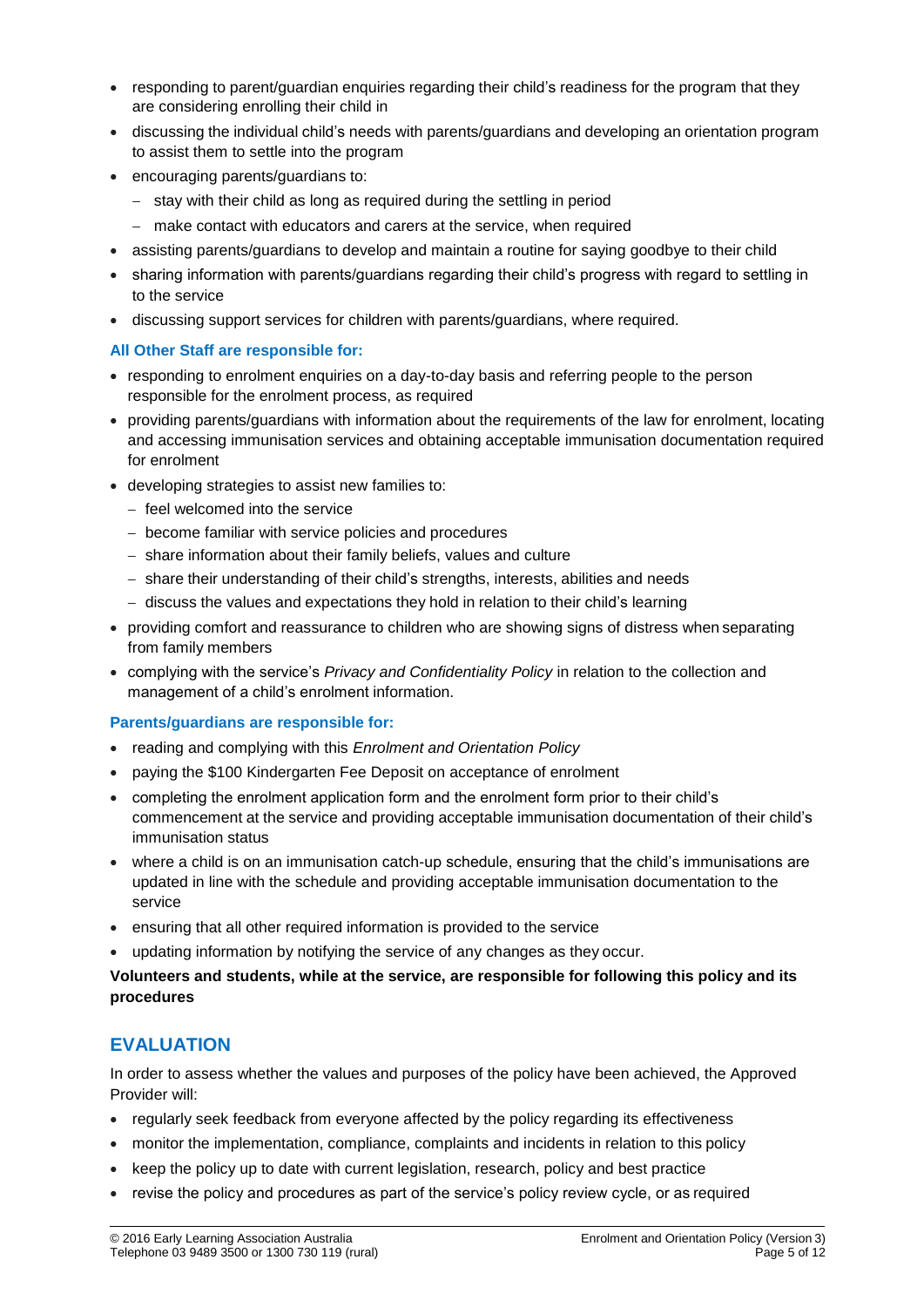• notify parents/guardians at least 14 days before making any changes to this policy or its procedures.

## **ATTACHMENTS**

Attachment 1: Eligibility and priority of access criteria Attachment 2: General enrolment procedures Attachment 3: Sample Enrolment Application Form Attachment 4: Letter for parents/guardians without acceptable immunisation documentation

## AUTHORISATION

This policy was adopted by the Approved Provider of Gordon Street Pre School on 4<sup>th</sup> September 2019

### REVIEW DATE: **4 TH SEPTEMBER 2021**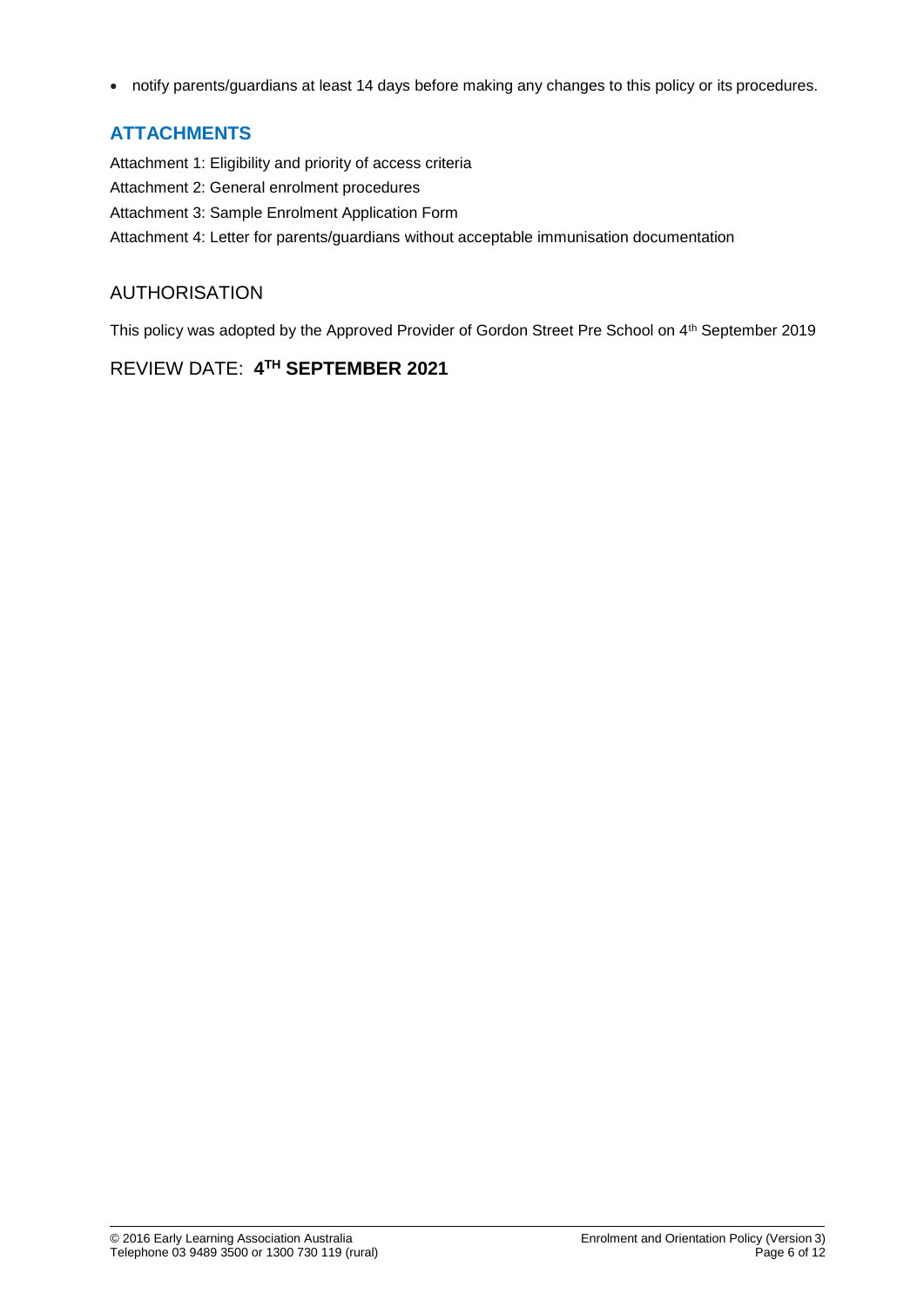**1. Eligibility and priority of access criteria for the funded kindergarten program**

The following children are eligible for attendance in the funded kindergarten program:

- children who have been granted approval to receive funding for a second year of kindergartenin accordance with *The Kindergarten Guide* available at: [www.education.vic.gov.au/childhood/providers/funding/Pages/kinderfundingcriteria.aspx](http://www.education.vic.gov.au/childhood/providers/funding/Pages/kinderfundingcriteria.aspx)
- children who were eligible to attend in the previous year, but: − deferred
	- − withdrew from the service prior to the April data collection
- children who turn four years of age by 30 April in the year they will attend kindergarten
- children turning six years of age at kindergarten who have been granted an exemption from schoolentry age requirements by the regional office of DET (refer to *The Kindergarten Guide*, available at: <http://www.education.vic.gov.au/childhood/providers/funding/Pages/default.aspx>
- children who are younger than the eligible age, but whose parents/guardians have submitted an early age entry request for their child to attend school the following year. This written request is to be directed to the regional office of DET, or the non-government school the child will be attending. A copy of the approval must be attached to the kindergarten application. Parents/guardians should note that very few requests are approved by DET. If the child attends kindergarten early, but does not proceed to school in the following year, they will be unable to access a second year of kindergarten unless they are deemed eligible by DET for having recognised developmental needs
- three-year-old Aboriginal and Torres Strait Islander children, and children known to Child Protection may be eligible for the Early Start Kindergarten program. This scheme provides funding to enable children to attend a kindergarten program that is planned and delivered by an early childhood teacher for a specific number of hours. Details are available at: [www.education.vic.gov.au/childhood/providers/funding/Pages/kinderfundingcriteria.](http://www.education.vic.gov.au/childhood/providers/funding/Pages/kinderfundingcriteria)

When demand exceeds availability, the Approved Provider will refer to the service's values, philosophy and *Inclusion and Equity Policy* to determine the priority of access. This will include:

- children who have received funding for a second year of kindergarten
- children who were eligible to attend in the previous year but deferred or withdrew from the service prior to the April data collection.
- priority of access criteria as outlined in *The Kindergarten Guide* available at: [www.education.vic.gov.au/childhood/providers/funding/Pages/kinderfundingcriteria.aspx](http://www.education.vic.gov.au/childhood/providers/funding/Pages/kinderfundingcriteria.aspx)

Other considerations may include date of application, siblings already enrolled at the service, attendance in the three-year-old program and local community zoning.

If participating in a central enrolment scheme, the priority of access for that scheme will be implemented. Childcare services providing approved care (refer to *Definitions*) must abide by the *Family Assistance Legislation Amendment (Child Care Rebate) Act 2011* (refer to *Legislation and standards*) and the Commonwealth Government's *Priority for allocating places in child care services* (refer to *Sources*).

#### **2. Eligibility and access criteria for the three-year-old kindergarten program**

Children are eligible for attendance in the three-year-old kindergarten program provided they have turned three prior to commencement.

Children will only be able to attend a second year of three-year-old kindergarten in exceptional circumstances (after consideration by the Approved Provider) or when all eligible children on the waiting list have been offered a place.

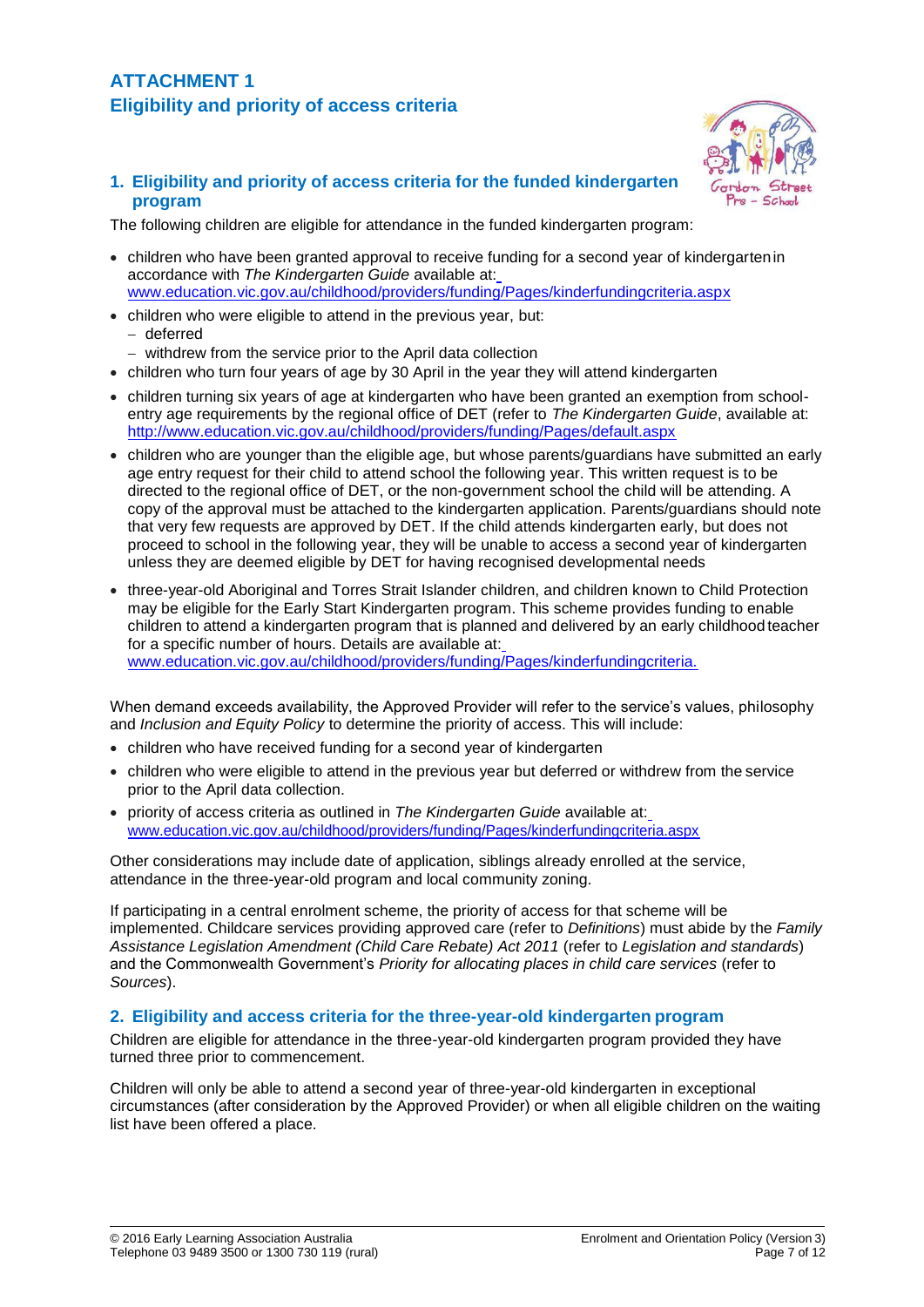The Approved Provider must determine eligibility and access criteria applicable to the service. Considerations may include:

- children recommended by an educator for an additional year in the three-year-old program
- date of application for example, families can enrol for the program when their child has turned two, or applications for the three-year-old program can open at the start of Term 1 in the year prior to commencement
- siblings attending the service
- places allocated by the service for transient families e.g. RAAF, seasonal workers and tourism workers
- local community zoning.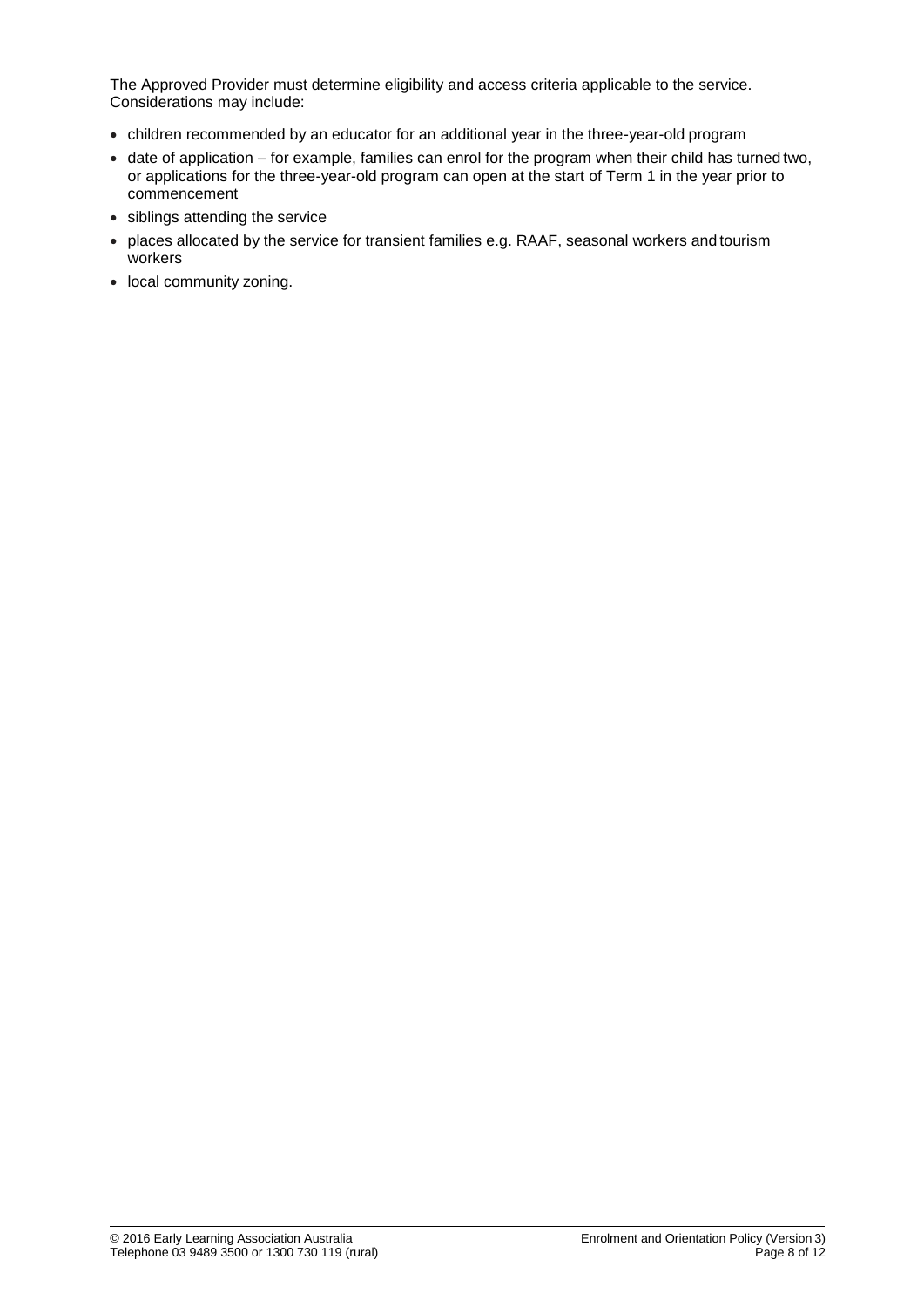

### **1. APPLICATION FOR A PLACE**

- Enrolment application forms are available from the service and are provided to the parents/guardians together with information about the requirements of the law for enrolment, locating and accessing immunisation services, obtaining acceptable immunisation documentation and a copy of the *Enrolment and Orientation Policy*.
- Gordon Street Pre-School will determine the date(s) by which applications must be received for offer of places in the three-year-old and the funded kindergarten program.
- A separate application form must be completed for each child, and for each proposed yearof attendance at the service.
- To facilitate the inclusion of all children into the program, the enrolment application form should clearly identify any additional or specific needs of the child (refer to *Inclusion and Equity Policy*).
- Parents/guardians of children applying for a second year of funded kindergarten or currently attending a three-year-old program must also submit an enrolment application form for the following year.
- A copy of the child's birth certificate and proof of addressmust be submitted with all applications.
- All enrolment application forms must be accompanied by an Kindergarten Fee Deposit in line with Gordon Street Pre-School's Fees Policy of \$100. This fee is to cover administrative costs associated with the processing of a child's enrolment application and is not refundable.
- Completed enrolment application forms are to be forwarded to the Enrolment Officer for the enrolment process at the service by emailing; [enrolments.gordon.st.kin@gmail.com](mailto:enrolments.gordon.st.kin@gmail.com)
- Access to completed enrolment application forms will be restricted to the person responsible for the enrolment process, the Approved Provider, Nominated Supervisor and educators at the service, unless otherwise specified by the Approved Provider.
- Applications will be entered on the waiting list using the eligibility and priority of access criteria.
- Applications received after the above dates set by Gordon Street Pre-School will be considered if there are available places, and after all other applicants have been offered a place, in line with the eligibility and priority of access criteria of Gordon Street Pre-School.

### **2. OFFER OF PLACES**

- Tentative places will be offered in writing to applicants in accordance with the eligibility and priority of access criteria of the service making clear that confirmation of places is not final until immunisation documentation has been received, assessed and found acceptable.
- Gordon Street Pre-School requires parents/guardians who have been offered a tentative place to provide acceptable immunisation documentation for assessment two months prior to the child first attending the service in order that a confirmed place can be offered.
- The documentation is assessed as outlined in the *Immunisation enrolment toolkit for early childhood education and care services* by the person responsible for the enrolment process on behalf of the Approved Provider. The Key Dates work form in the *Immunisation enrolment toolkit for early childhood education and care services* is used to determine the date at which immunisations must be up to date. The toolkit also provides guidance on assessing immunisation documentation to determine if a child is up to date or qualifies for an exemption. The following documents and resources can be accessed from [https://www2.health.vic.gov.au:](https://www2.health.vic.gov.au/)
	- − The *Immunisation enrolment toolkit for early childhood education and care services* (search 'Immunisation enrolment toolkit')
	- − The Key Dates work form (search 'Key Dates work form')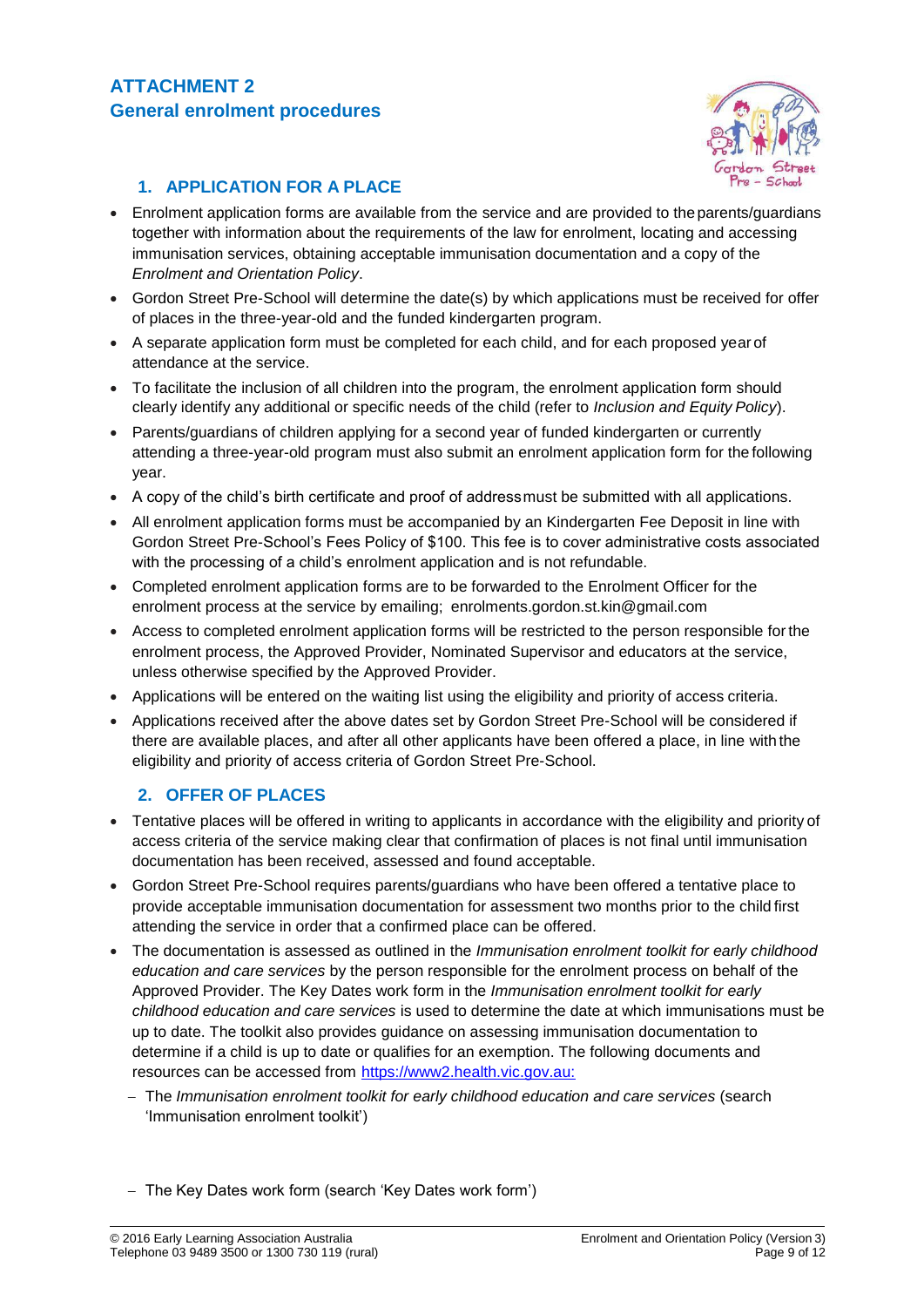- − Hard copies of the immunisation resources (search 'immunisation resources order form')
- The acceptable outcomes of the assessment for offering a confirmed place are:
	- − That the next due vaccine for the child on the ACIR Immunisation History Statement or the Immunisation Status certificate is within the acceptable timeframe for an enrolment, or;
	- − That the child is on a recognised catch-up schedule if they have fallen behind with their vaccinations, or;
	- − That the child has a medical reason not to be vaccinated, or,
	- − That the child has been assessed by Gordon Street Pre-School as being eligible for a 16 week grace period
- The person responsible for the enrolment process advises the parent/guardian in writing whether a confirmed place is offered and the enrolment can proceed.
- Parents/guardians who do not have acceptable immunisation documentation cannot be offered a place and are referred to Australian Childhood Immunisation Register or to an immunisation provider (refer to Appendix 4 – Letter for parents/guardians who do not have acceptable immunisation documentation).
- Offer of places in the three-year-old program/s and the funded kindergarten program will be madeat the same time.
- Parents/guardians who do not wish to accept the offer of a tentative or confirmed place, or intend to withdraw their enrolment, are requested to notify the Approved Provider, or the person responsible for managing the enrolment process at the service, in writing as soon as possible.
- A Kindergarten Fee Deposit of \$100 must be paid in accordance with the Gordon Street Pre-School's Fees Policy to hold the place for the following year.
- An enrolment form and other relevant information will be provided by Gordon Street Pre-School to the parent/guardian after a confirmed place has been accepted and the fee has been paid.

Note: Places will not be allocated to children until any outstanding fees owed to the service by the family is paid, or a payment plan is agreed to between the family and the service (refer to *Fees Policy*).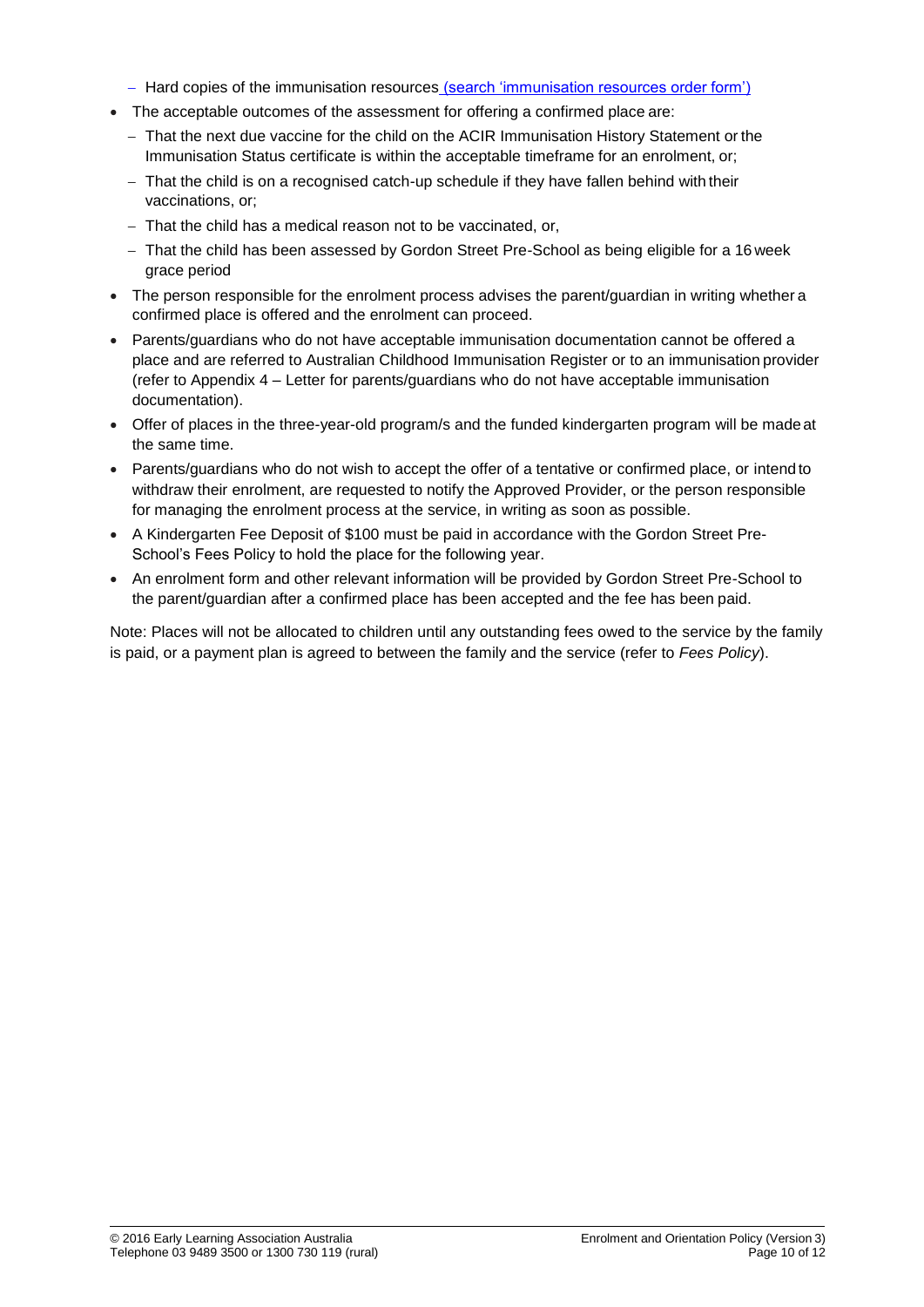## **ATTACHMENT 3 Sample Enrolment Application Form**



**Refer to Gordon Street Pre-School Website**